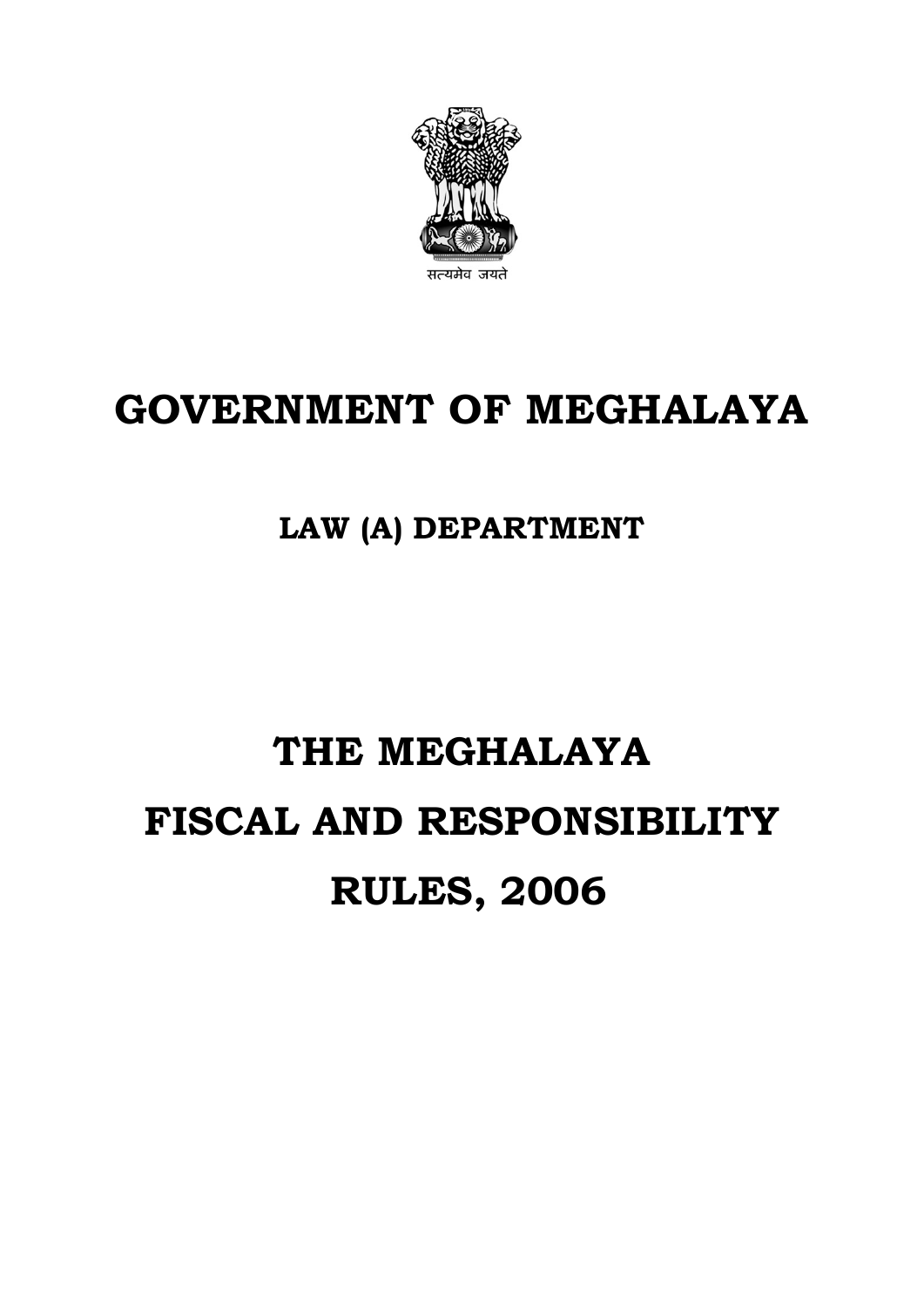#### **NOTIFICATIONS**

# **The 6th November, 2006**

**No.FWM.10/2004/150.-** In exercise of the powers conferred by Section 10 of the Meghalaya Fiscal Responsibility and Budget Management Act, 2006, (Meghalaya Act No. 4 of 2006), the Governor of Meghalaya hereby makes the following rules namely.

1. **Short title and Commencement**: - (1) These rules may be called the Meghalaya Fiscal and Responsibility Rules, 2006.

(2) They shall come into force on the date of notification in the Official Gazette.

- 2. **Definition:-** (1) In these rules, unless the context otherwise requires:
	- (a) 'Act' means the Meghalaya Fiscal and Responsibility Act, 2006 (Meghalaya Act No. 4 of 2006);
	- (b) 'form' means a form appended to these rules;
	- (c) 'section' means the section of the Act;)
	- (d) 'State Government' means the State Government of Meghalaya; and
	- (e) Words and expressions used and not defined but defined in the Act such words or expression shall have the same meanings respectively assigned to them in the Act.
- 3. Macro economic Framework Statement.- The Macro economic Framework Statement as required under Clause (a) of Section-7, shall be in the form, F-1.
- 4. Medium Term Fiscal Policy Statement (1) The Medium Term Fiscal Policy Statement as required under Clause (b) of sub-section (1) of section-7 shall be in the form, F-2 with three years rolling targets in respect of the following fiscal indicators.
	- (a) revenue deficit as a percentage of Total Revenue Receipts.
	- (b) fiscal deficit as percentage of Gross State Domestic Product; and
	- (c) outstanding total liabilities as per as a percentage of Gross Domestic Product.

(2) The Medium Term Fiscal policy Statement shall also explain the assumptions underlying the above mentioned targets for fiscal indicators and an assessment of sustainability relating to the items indicated in sub-section (3) under Section-7.

- 5. Fiscal Policy Strategy Statement.- The Fiscal Policy Strategy Statement as required under sub-section 4 of Section- 7 shall be in the Form F-3.
- 6. Disclosures.- (1) The State Government shall, at the time of presenting the budget, make disclosures required under Section 8 of the Act along with the following Statements; namely.
- (a) a statement of select indicators of fiscal situation Form D-I;
- (b) a statement on the components of State Government liabilities and interest cost of borrowings/mobilization of deposits in form D-2.
- (c) A statement of Consolidated Sinking Fund in form D-3;

(2) The State Government shall endeavour to provide the following statement not later than two years after the coming into force of these rules, namely:-

- (a) a statement of guarantee given by the Government in form D-3;
- (b) a statement of outstanding risk- weighted guarantees in Form D-5;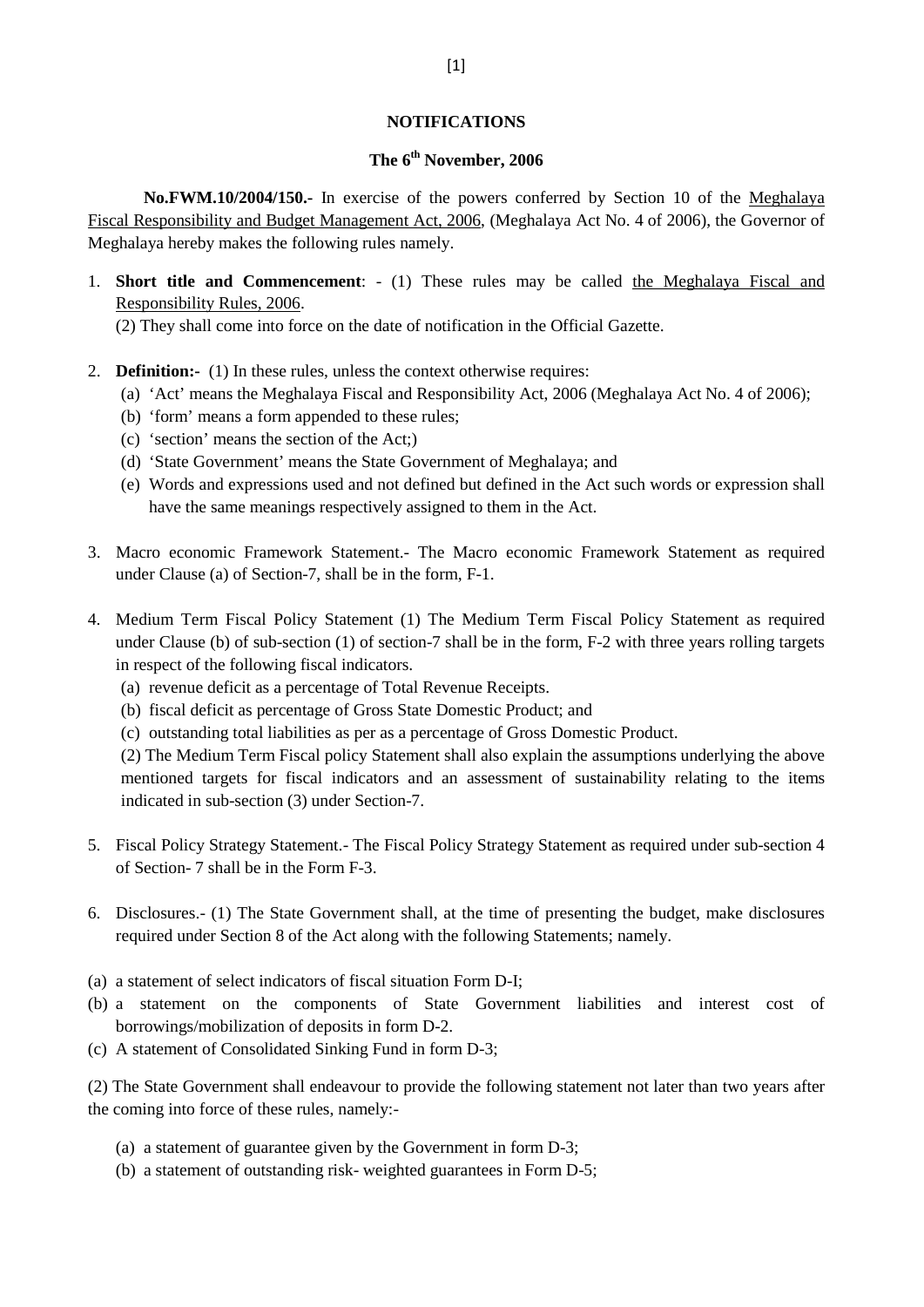- (c) a statement on the Guarantee Redemption Fund in Form D-6;
- (d) a statement of Assets in Form D-7;
- (e) a statement on numbers of employees in State government, public sector and aided institutions and related outlays for salaries as in Form D-8.

**Measures to Enforce Compliance.**- In case the outcome of the quarterly reviews shows that trends in receipts and expenditure, at the end of the second quarter of a financial year in such that there is short fall in revenue or excess of expenditure over the intra year target specified in the Fiscal Policy Strategy Statement then as required at sub-section (2) of Section 9 of the Act the State Government shall take appropriate measures to increase revenue and reduce expenditure.

#### **B.K. DEV VERMA**,

 Principal Secretary to the Govt. of Meghalaya, Finance Department

#### **FORM F – 1 (SEE RULE 1)**

#### **Macro Economic Framework Statement**

1. **Overview of the State Economy:-** [This paragraph shall contain a synoptic analysis of trend in the rate of growth of output. Information on key macro-economic indicators shall be presented in the table at the end of this form]

**2. GSDP Growth: -** [This paragraph shall contain an analysis of trend in overall GSDP growth and its sectoral composition.]

3. **Overview of State Government Finances:** [This paragraph shall detail the developments in State Finances including an analysis of trends in revenue collections and expenditure, and the important fiscal deficit and debt indicators and the measures taken to improve the financial position of the State Government .Trends in State Government finances shall be presented in the format appended. This inter alia indicates the developments related to the Consolidated Sinking Fund, Ways and Means Advances availed from RBI. This paragraph may also cover analysis of finances of local bodies and State-level public sector undertakings including the progress made by them for compilation/finalization of annual statements of accounts and Central Transfers.]

4. **Prospects: [**Based on the trends in major sectors presented in the previous sections, an assessment shall be made regarding the growth prospects, along with the underlying assumptions. An assessment of fiscal prospects shall also be made.]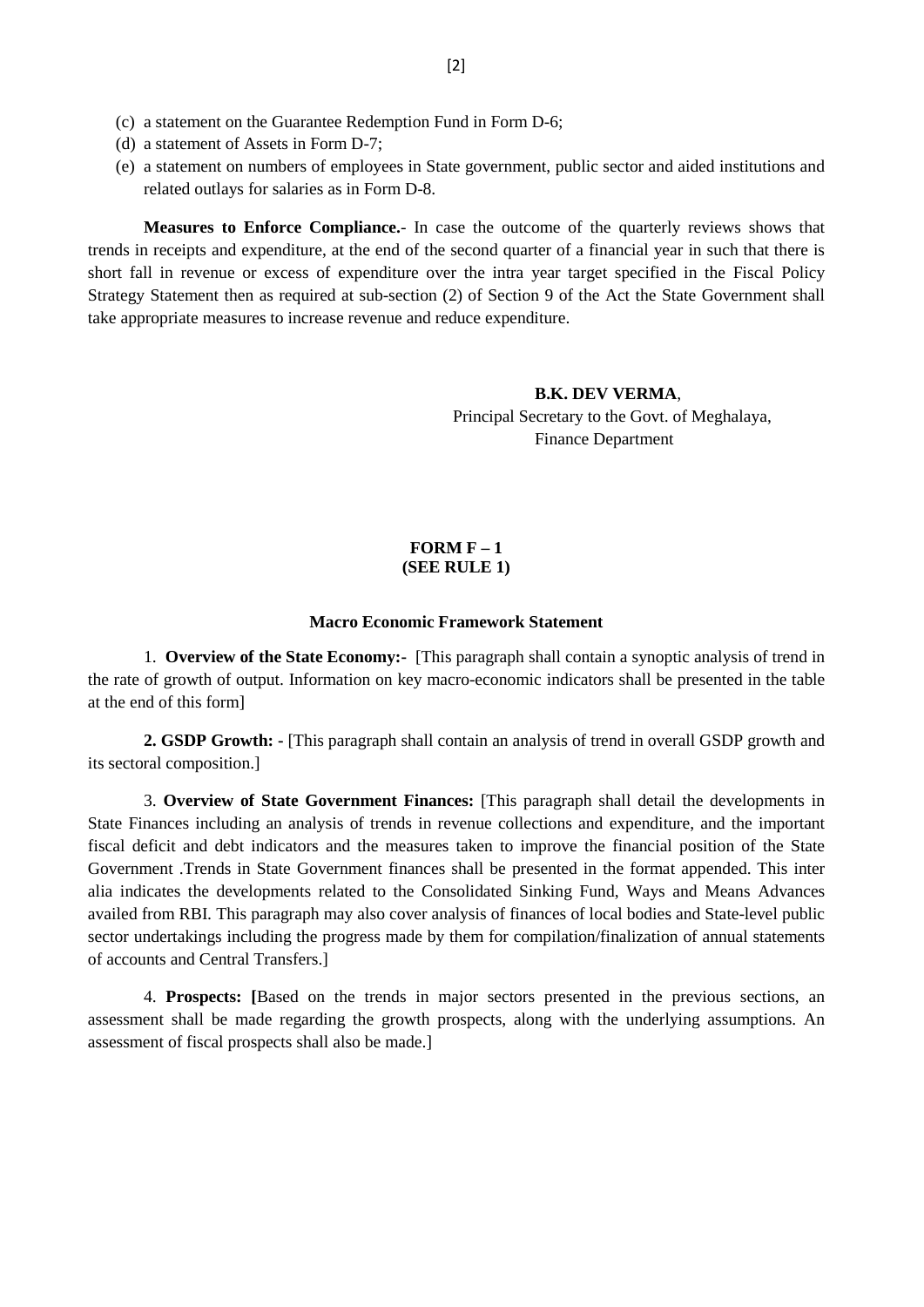# **Macro Economic Framework Statement Economic Performance at a Glance Table 1: Trends in Select Macro-economic and Fiscal Indicators**

|                |     |                                   | Absolute value<br>[Rs. Crore]  |                | <b>Percentage Changes</b>      |                |  |  |
|----------------|-----|-----------------------------------|--------------------------------|----------------|--------------------------------|----------------|--|--|
|                |     |                                   | <b>April-Reporting period*</b> |                | <b>April-Reporting period*</b> |                |  |  |
|                |     |                                   | <b>Previous</b>                | <b>Current</b> | <b>Previous</b>                | <b>Current</b> |  |  |
|                |     |                                   | Year                           | Year           | Year                           | Year           |  |  |
|                |     |                                   |                                |                |                                |                |  |  |
|                |     | <b>Rear Sector</b>                |                                |                |                                |                |  |  |
| 1              |     | GSDP at factor cost               |                                |                |                                |                |  |  |
|                | (a) | At current place                  |                                |                |                                |                |  |  |
|                | (b) | At 1993-94 price                  |                                |                |                                |                |  |  |
| 2              |     | <b>Agriculture Production</b>     |                                |                |                                |                |  |  |
| 3              |     | <b>Industrial Production</b>      |                                |                |                                |                |  |  |
| 4              |     | <b>Tertiary Sector Production</b> |                                |                |                                |                |  |  |
|                |     | <b>Government Finances</b>        |                                |                |                                |                |  |  |
| 1              |     | Revenue Receipts $(2+3)$          |                                |                |                                |                |  |  |
| $\mathfrak{2}$ |     | Tax Revenue $(2.1=2.2)$           |                                |                |                                |                |  |  |
|                | 2.1 | Own Tax Revenue                   |                                |                |                                |                |  |  |
|                | 2.2 | State's Share in Central Taxes    |                                |                |                                |                |  |  |
| 3              |     | Non-Tax Revenue $(3.1 + 3.2)$     |                                |                |                                |                |  |  |
|                | 3.1 | State's One Non Tax Revenue       |                                |                |                                |                |  |  |
|                | 3.2 | <b>Central Transfers</b>          |                                |                |                                |                |  |  |
| 4              |     | Capital Receipts (5+6+7)          |                                |                |                                |                |  |  |
| 5              |     | Recovery of Loans                 |                                |                |                                |                |  |  |
| 6              |     | Other Receipts                    |                                |                |                                |                |  |  |
| 7              |     | Borrowing and other Liabilities   |                                |                |                                |                |  |  |
| 8              |     | Total Receipts $(1+4)$            |                                |                |                                |                |  |  |
| 9              |     | Non-Plan Expenditure              |                                |                |                                |                |  |  |
| 10             |     | Revenue Account of which:         |                                |                |                                |                |  |  |
| 11             | (a) | Interest payments                 |                                |                |                                |                |  |  |
|                | (b) | Subsidies                         |                                |                |                                |                |  |  |
|                | (c) | Wages & Salaries                  |                                |                |                                |                |  |  |
|                | (d) | <b>Pension Payments</b>           |                                |                |                                |                |  |  |
| 12             |     | Capital Account                   |                                |                |                                |                |  |  |
| 13             |     | Plan Expenditure                  |                                |                |                                |                |  |  |
| 14             |     | Revenue Account                   |                                |                |                                |                |  |  |
| 15             |     | Capital Account                   |                                |                |                                |                |  |  |
| 16             |     | Total Expenditure $(9+13)$        |                                |                |                                |                |  |  |
| 17             |     | Revenue Expenditure $(10+14)$     |                                |                |                                |                |  |  |
| 18             |     | Capital Expenditure $(12+15)$     |                                |                |                                |                |  |  |
| 19             |     | Revenue Deficit $(17+1)$          |                                |                |                                |                |  |  |
| 20             |     | Fiscal Deficit $\{16-(1+5+6)\}$   |                                |                |                                |                |  |  |
| 21             |     | Primary Deficit (20-11a)          |                                |                |                                |                |  |  |
|                |     | Memo:                             |                                |                |                                |                |  |  |
|                |     | Average amount of WMA from RBI    |                                |                |                                |                |  |  |
|                |     | Average amount of OD from RBI     |                                |                |                                |                |  |  |
|                |     | Number of days of OD              |                                |                |                                |                |  |  |
|                |     | Number of occasions of OD         |                                |                |                                |                |  |  |

\*Date will relate to the period upto which information for the current year is available. To facilitate comparison, date of previous year corresponds to the same period of current year. Accordingly, reporting period may vary for different items.

\* the average amount of WMA/OD is calculated up the outstanding amount of WMA as on each day (including holidays) and dividing by the total number of days during April-Reporting period.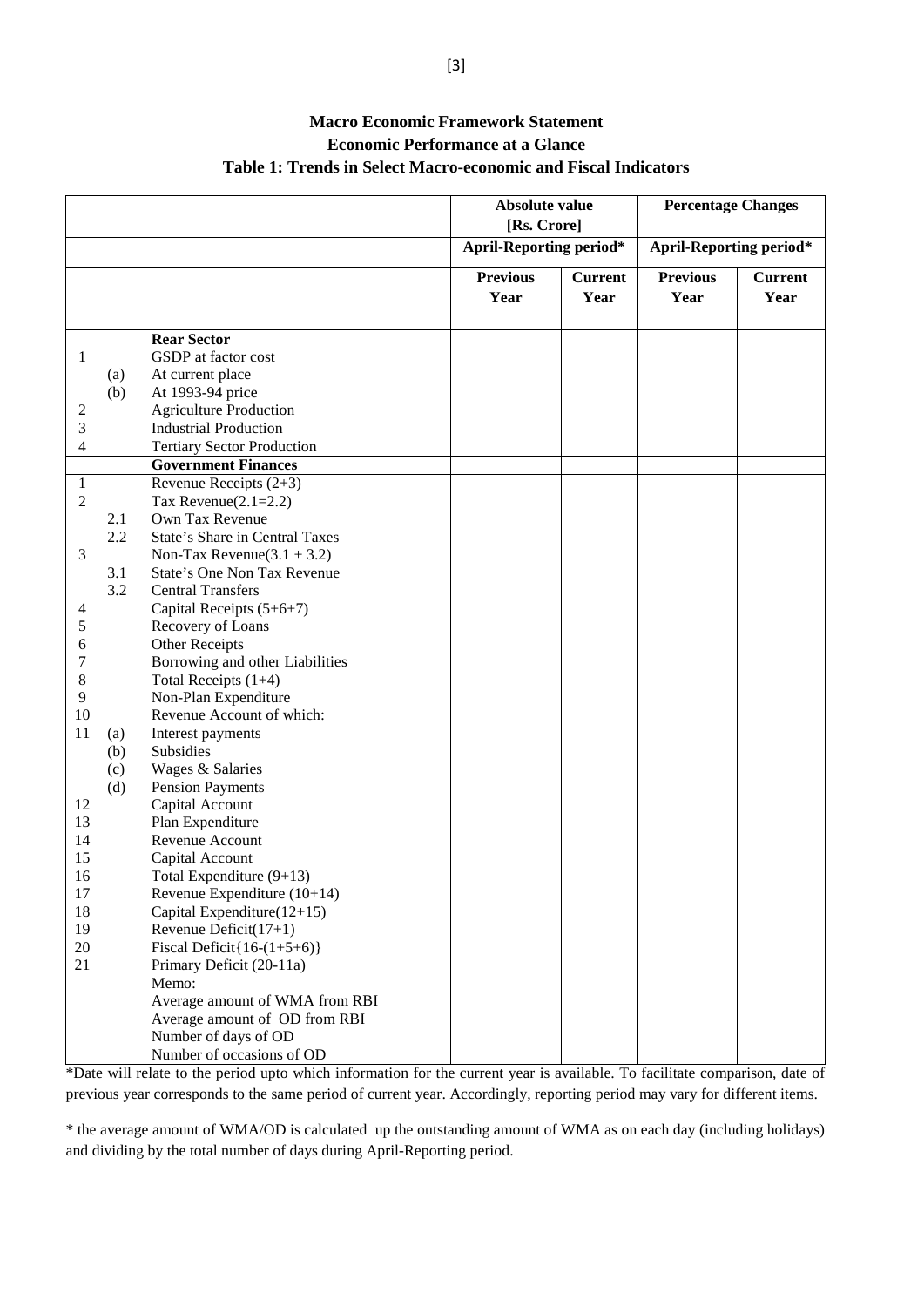#### **Form F-2**

#### **(SEE RULE 4)**

#### **Medium Term Fiscal Policy Statement**

#### **A. FISCAL INDICATORS – ROLLING TARGETS**

|                  |                                     | Previous<br>Year<br>$(Y-2)$<br>Actuals | Current<br>Year<br>$(Y-1)$<br>Budget | Current<br>Year $(Y-1)$<br>Revised<br><b>Estimates</b> | Ensuing<br>Year $(Y)$<br><b>Budget</b><br><b>Estimates</b> |       | Target for next<br>Two Years |
|------------------|-------------------------------------|----------------------------------------|--------------------------------------|--------------------------------------------------------|------------------------------------------------------------|-------|------------------------------|
|                  |                                     |                                        | Estimates<br>(BE)                    | (RE)                                                   | (BE)                                                       | $Y+1$ | $Y+2$                        |
| 1.               | Revenue Deficit as percentage of    |                                        |                                      |                                                        |                                                            |       |                              |
|                  | <b>Total Revenue Receipts (TRR)</b> |                                        |                                      |                                                        |                                                            |       |                              |
| 2.               | Fiscal Deficit as percentage of     |                                        |                                      |                                                        |                                                            |       |                              |
|                  | <b>GSDP</b>                         |                                        |                                      |                                                        |                                                            |       |                              |
| 3.               | Total outstanding Liabilities as    |                                        |                                      |                                                        |                                                            |       |                              |
|                  | percentage of GSDP.                 |                                        |                                      |                                                        |                                                            |       |                              |
| $\overline{4}$ . | [Any additional target (s)]         |                                        |                                      |                                                        |                                                            |       |                              |

#### B. ASSUMPTIONS UNDERLYING THE FISCAL INDICATORS-

- 1. Revenue Receipts
	- (a) Tax-revenue-sectoral and GSDP growth rates
	- (b) Non-Tax-revenue-Policy stance.
	- (c) Devolution to Local Bodies.
	- (d) Share of Own Tax Revenue to Total Tax Revenue.
	- (e) Share of own non-tax revenue to total non-tax revenue.
- 2. Capital Receipts-Debts stock, repayment, fresh loans and policy stance.
	- (a) Loans and advances from the Centre
	- (b) Special securities issued to the NSSF
	- (c) Recovery of Loans and advances
	- (d) Borrowings from financial institutions
	- (e) Other receipts (net) small savings, provident funds, etc.
	- (f) Outstanding Liabilities Internal Debt and Other Liabilities.
- 3. Total Expenditure Policy Stance.
	- (a) Revenue
	- (i) Interest payments –
	- (a) On borrowings during the year (aggregate and category wise);
	- (b) On outstanding liabilities
	- (i) (aggregate and category wise)
	- (ii) Major subsidies
	- (iii) Salaries
	- (iv) Pensions
	- (v) Others
	- (b) Capital Account
	- (i) Loans and advances
	- (ii) Capital Outlay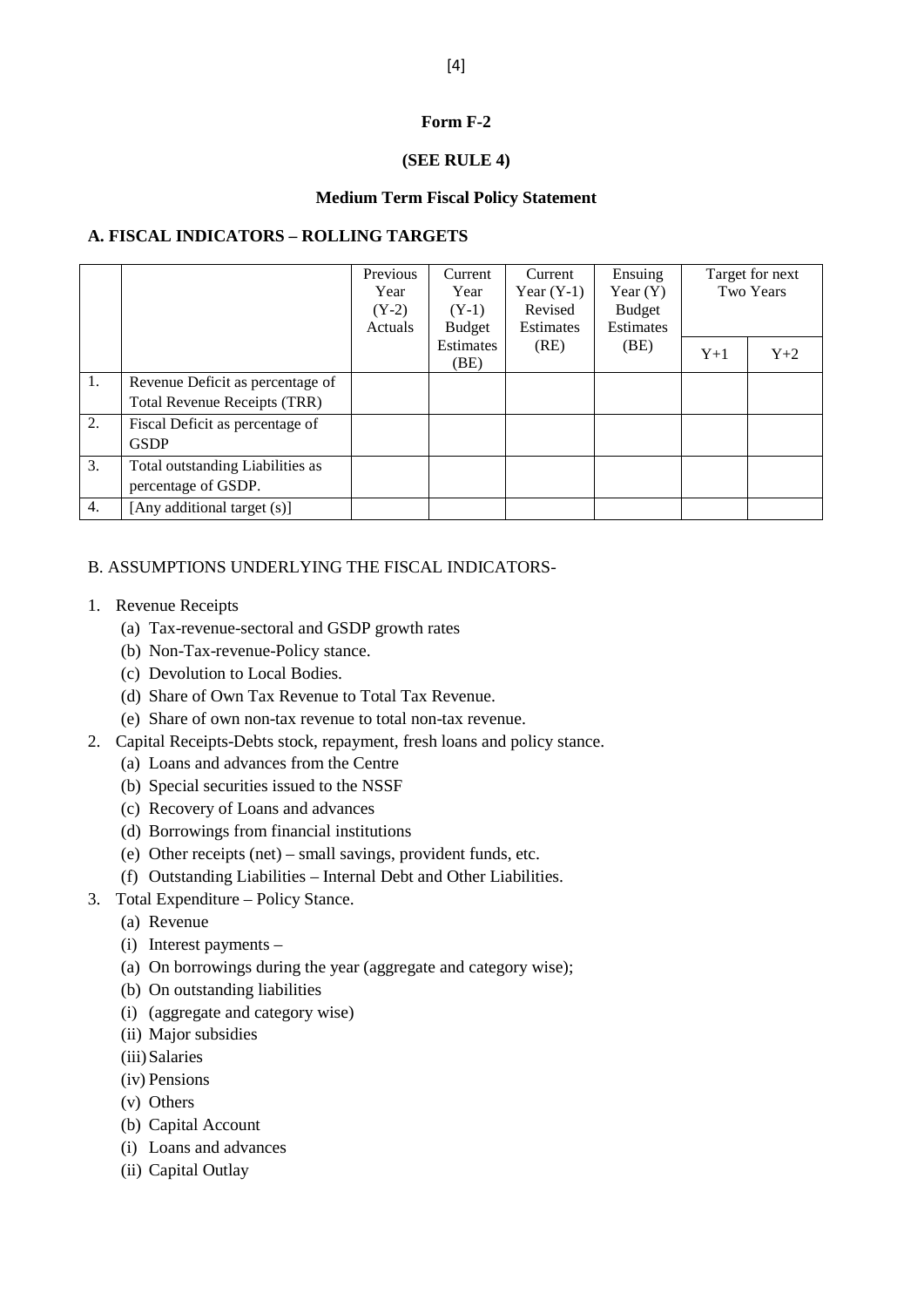#### 4. GSDP Growth.

- C. ASSESMENT OF SUSTAINABILITY RELATING TO:-
- (i) **The balance between receipt and expenditure in general and revenue receipts and revenue expenditure in particular**. The medium Term Fiscal Policy Statement may specify the tax GSDP ratio, own tax-GSDP ratio and State's share in Central Tax – GSDP ratio for the current year and subsequent two years with an assessment of the changes required for achieving it. It may discuss the non-tax revenues and the policies concerning the same. Expenditure on revenue account, both Plan and Non-Plan, may be also discussed with particular emphasis on the measures proposed to meet the overall objectives. It may discuss policies to contain expenditure on salaries, pension, subsidies and payments. All assessment of the Capital receipts shall be made including the borrowings and other liabilities, as per policies spell out. The statement shall also give projections for GSDP and discuss it on the basis of assumption underlying the indicators in achieving the sustainability objective.
- (ii) **The use of Capital receipts including market borrowings for generating productive assets.** The Medium Term Fiscal Policy Statement may specify the proposed use of Capital receipts for generating productive assets in different categories. It may also spell out the proposed changes among these categories and discuss them in terms of the overall policy of the Government.
- (iii)**The estimated yearly pension liabilities worked out on actuarial basis for the next ten years.** In case it is not possible to calculate the pension liabilities on actuarial basis during the period of first three years after the coming into force of this Act, the State Government may, during that period, estimate the pension liabilities by making forecasts on the basis of trend growth rates (i.e. average rate of growth of actual pension payments during the last three years for which data are available.

# **Form F-3 (SEE RULE 5) Fiscal Policy**

#### **A. FISCAL POLICY OVERVIEW**

[This paragraph will present an overview of the fiscal policy currently in vague]

#### **B. FISCAL POLICY FOR THE ENSUING YEAR:**

[This paragraph shall have, *inter alia,* six sub-paragraph dealing with *–*

(1) Tax Policy

In the sub-paragraph on tax policy, major changes proposed to be introduced in direct and indirect taxes in the ensuing financial year will be presented .It shall contain an assessment of exemption in various taxes and how far it relates to principles regarding tax exemptions.

(2) Expenditure Policy

Under expenditure policy, major changes proposed in the allocation for expenditure shall be indicated. It shall also contain an assessment of principles regarding the benefits and target group of beneficiaries.

#### (3) **Borrowings and Other Liabilities, Lending and Investments**

In this sub-paragraph on borrowings, the policy relating to internet debt, including the access of WMA/OD facility from the Reserve Bank of India, government lending, Investments and other activities; including principles regarding average maturity structure, bunching of repayments, etc., shall be indicated. The borrowings by Public Sectors Undertakings and Special Purpose Vehicle, lending, investments, pricing of user charges on public goods and utilities and description of other activities of Public Sector Undertakings which have potential budgetary implications; and the key fiscal measures and targets pertaining to each of these shall be indicated.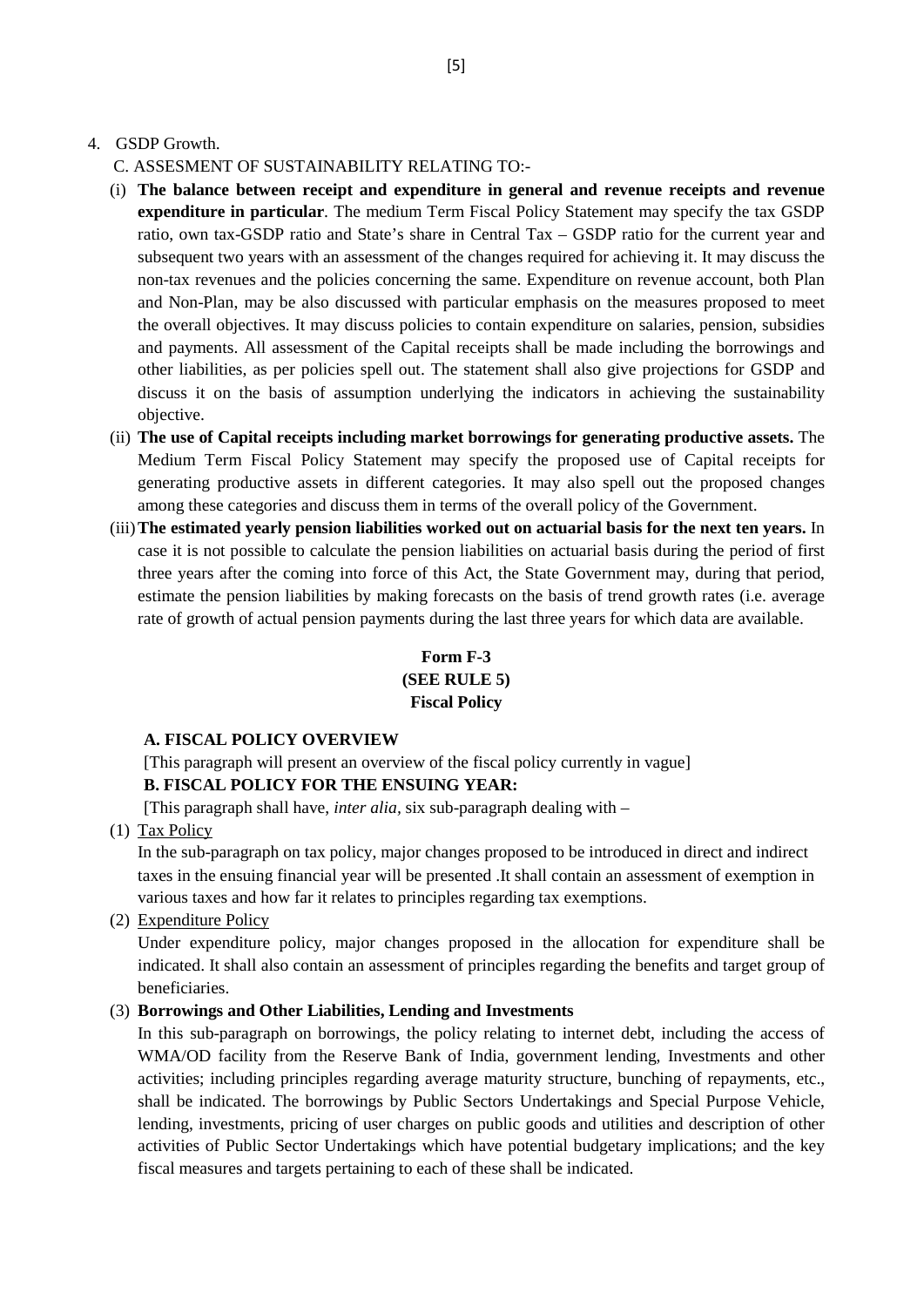(4) Consolidated Sinking Fund

In this sub-paragraph, the policy related to the Consolidated Sinking Fund (CSF) shall be indicated.

(5) **Contingent and other Liabilities**

Any change in the policy on contingent and other liabilities, in particular guarantees, which have potential budgetary implications shall be indicated.

(6) **Levy of User Charges**

Any change proposed in the levy of user charges of public services shall be spent out

# **C. STRATEGIC PRIORITIES FOR THE ENSUING YEAR.**

[(1) Resource mobilization for the ensuing financial year through tax, non-tax and other receipt shall be spell out.

- (2) The broad principles underlying the expenditure management during the ensuing year shall be spell out.
- (3) Priorities relating to management of public debt proposed during the ensuing year shall be indicated.]

# **D. RATIONALE FOR POLICY CHANGES:**

[(1) The rationale for policy consistent with the Medium Term Fiscal Policy Statement, in respect of taxes proposed in the ensuing Budget shall be spelt out.

- (2) The rationale for major policy changes in respect of budgeted expenditure including expenditure on subsidies and pensions shall be indicated.]
- (3) Rationale for changes, if any, proposed in the management of the public debt shall be indicated.
- (4) The need for changes, if any, proposed in respect of the charges for public utilities shall be spell out.]

# **E. POLICY EVALUATION:**

[The paragraph shall contain an evaluation of the changes proposed in the fiscal policy of the ensuing year with reference to fiscal deficit reduction and objectives set out in the Medium Term Policy Statement.]

## **FORM D-1 (SEE RULE-6(1) (a)) Select Fiscal Indicators**

|     | Item                                                    | Previous<br>Year<br>(Actuals) | <b>Current Years</b><br>(RE) |
|-----|---------------------------------------------------------|-------------------------------|------------------------------|
| 1.  | Gross Fiscal Deficit as Percentage of GSDP              |                               |                              |
| 2.  | Revenue Deficit as Percentage of Gross Fiscal Deficit   |                               |                              |
| 3.  | Revenue Deficit as Percentage of GSDP                   |                               |                              |
| 4.  | Revenue Deficit as Percentage of TRR                    |                               |                              |
| 5.  | Total Liabilities-GSDP Ratio (%)                        |                               |                              |
| 6.  | Total Liabilities-Total Revenue Receipts (%)            |                               |                              |
| 7.  | Total Liabilities-State's Own Revenue Receipts (%)      |                               |                              |
| 8.  | State's Own Revenue Receipts to Revenue Expenditure (%) |                               |                              |
| 9.  | Capital Outlay as Percentage of Gross Fiscal Deficit.   |                               |                              |
| 10. | Interest Payment as Percentage of Revenue Receipt.      |                               |                              |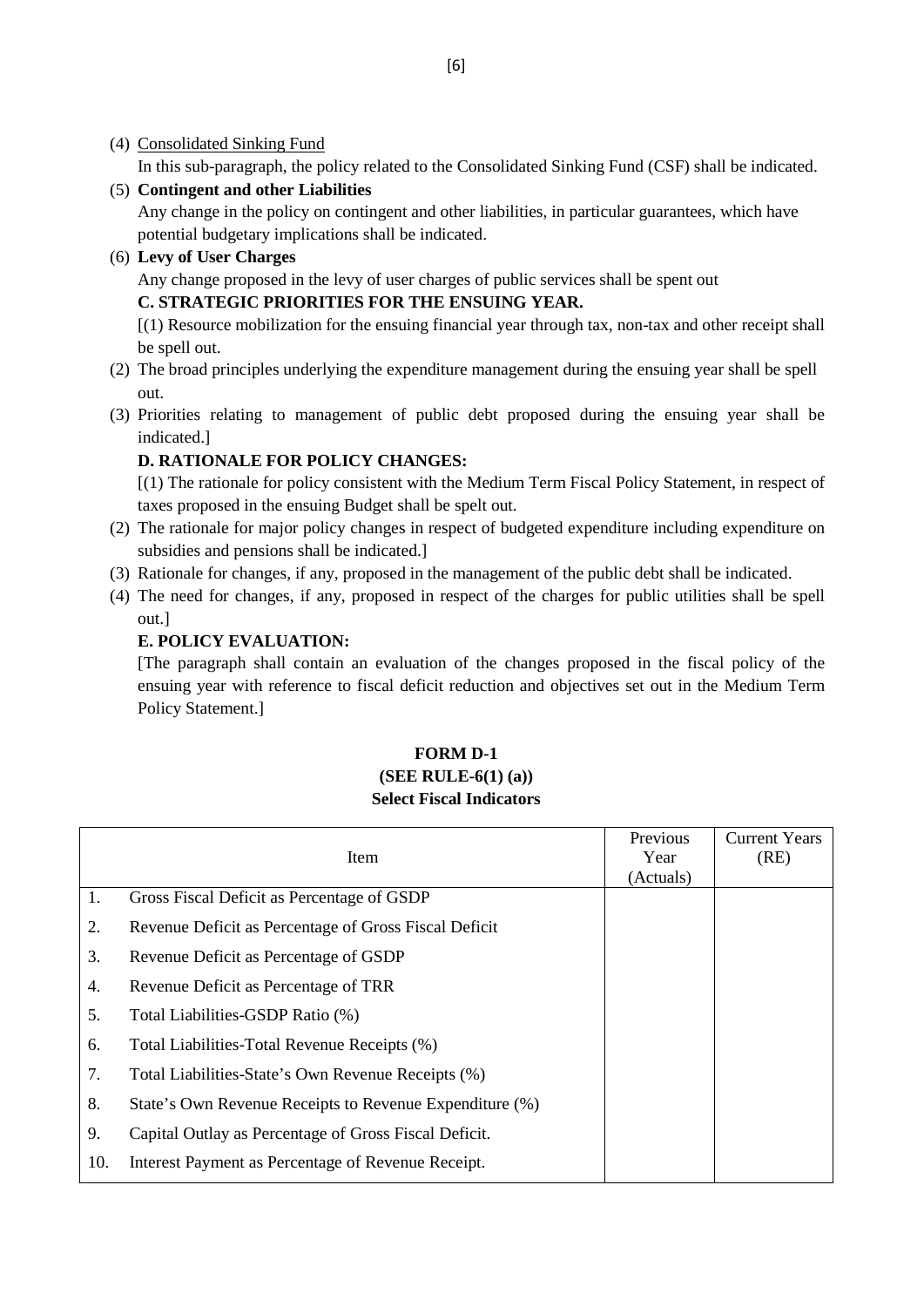| 11. | Salary Expenditure as Percentage of Revenue Receipts.                        |  |
|-----|------------------------------------------------------------------------------|--|
| 12. | Pension Expenditure as Percentage of Revenue Receipts.                       |  |
| 13. | Non Development Expenditure as Percentage of Aggregate<br>Disbursements.     |  |
| 14. | Gross Transfers from the Centre as Percentage of Aggregate<br>Disbursements. |  |
| 15. | Non-Tax Revenue as Percentage of TRR.                                        |  |

# **FORM D-2 (SEE RULE-6(1) (b)) A. Components of State Government Liabilities**

|                                       |           |                    |                     |         |                           | [Rs. in Crores] |
|---------------------------------------|-----------|--------------------|---------------------|---------|---------------------------|-----------------|
| Category                              |           | Raised during the  | Repayment/Redemptio |         | <b>Outstanding Amount</b> |                 |
|                                       |           | <b>Fiscal Year</b> | n during the Fiscal |         | (End-March)               |                 |
|                                       |           |                    | Year                |         |                           |                 |
|                                       | Previous  | Current            | Previous            | Current | Previous                  | Current         |
|                                       | Year      | Year               | Year                | Year    | Year                      | Years           |
|                                       | (Actuals) | (RE)               | (Actuals)           | (RE)    | (Actuals)                 | (RE)            |
| <b>Market Borrowings</b>              |           |                    |                     |         |                           |                 |
| Loans from Centre                     |           |                    |                     |         |                           |                 |
| Special Securities issued to the NSSF |           |                    |                     |         |                           |                 |
| Borrowings from Financial             |           |                    |                     |         |                           |                 |
| <b>Institutions/ Banks</b>            |           |                    |                     |         |                           |                 |
| WMA/OD from RBI                       |           |                    |                     |         |                           |                 |
| Small Savings, Provident Funds, etc.  |           |                    |                     |         |                           |                 |
| Reserve Funds/Deposits                |           |                    |                     |         |                           |                 |
| <b>Other Liabilities</b>              |           |                    |                     |         |                           |                 |
| <b>Total</b>                          |           |                    |                     |         |                           |                 |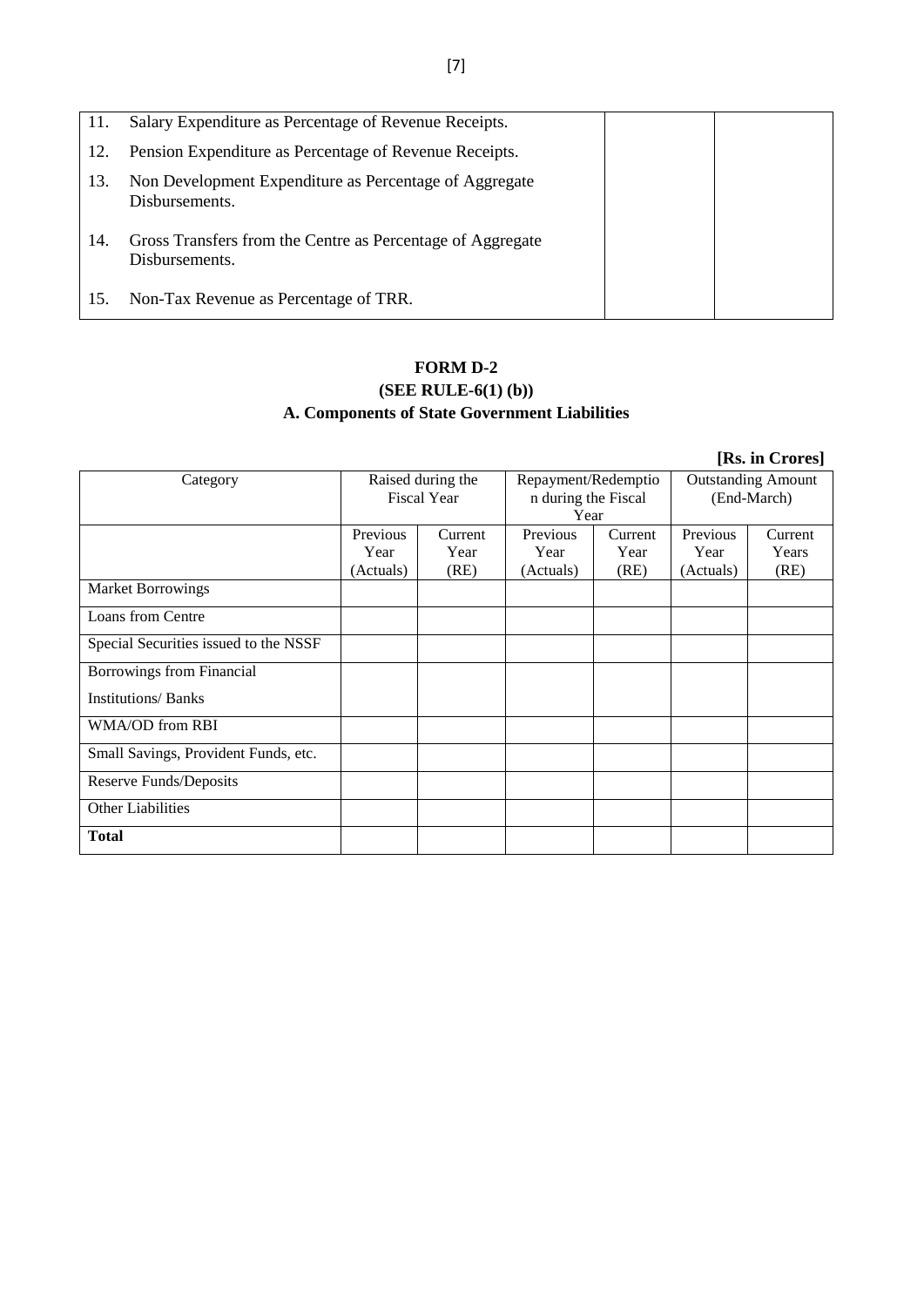# **FORM D-3 (SEE RULE-6(1) (c)) Consolidated Sinking Fund (CSF)**

## **[Amount in Rs. Crores]**

| Outstandi  | Additio | Withdraw | Outstanding   | Col(4)          | Additio | Withdraw | Outstanding  | Col(8)          |
|------------|---------|----------|---------------|-----------------|---------|----------|--------------|-----------------|
| ng         | ns      | als from | balance in    | Outstandi       | ns      | als from | balance in   | Outstandi       |
| balance in | during  | CSF the  | CSF at the    | ng stock        | during  | CSF the  | CSF at the   | ng stock        |
| CSF at the | the     | during   | precious      | of SLR          | the     | during   | end of       | of SLR          |
| beginning  | previou | previous | year/beginni  | <b>Borrowin</b> | current | current  | Current      | <b>Borrowin</b> |
| of         | s year  | year     | ng of current | gs(%)           | year    | year     | year/Beginni | gs(%)           |
| previous   |         |          | year          |                 |         |          | ng of        |                 |
| year       |         |          |               |                 |         |          | ensuing year |                 |
|            | 2       | 3        | 4             | 5               | 6       | 7        | 8            | 9               |
|            |         |          |               |                 |         |          |              |                 |
|            |         |          |               |                 |         |          |              |                 |
|            |         |          |               |                 |         |          |              |                 |
|            |         |          |               |                 |         |          |              |                 |

# **FORM D-4 (SEE RULE-6(2) (a)) Guarantees Given by the Government**

| Category (No. of Guarantees with<br>bracket) |  | Maximum<br>Amount<br>Guaranteed<br>during the year<br>Rs. Crore | Outstanding at<br>the beginning of<br>the year<br>[Rs. Crore] | Additions during<br>the year<br>[Rs. Crore] | Reductions<br>during the year<br>(other than<br>invoked during<br>the year)<br>[Rs. Crore] |
|----------------------------------------------|--|-----------------------------------------------------------------|---------------------------------------------------------------|---------------------------------------------|--------------------------------------------------------------------------------------------|
|                                              |  | 2                                                               | 3                                                             | 4                                           | 5                                                                                          |
|                                              |  |                                                                 |                                                               |                                             |                                                                                            |

|   | Invoked during the year<br>[Rs. Crore] | Outstanding at<br>the end of the<br>year<br>[Rs. Crore] |         | Guarantee Commission of Fee<br>[Rs. Crore] | Remarks |
|---|----------------------------------------|---------------------------------------------------------|---------|--------------------------------------------|---------|
| 6 | −                                      |                                                         | 10<br>Q |                                            | 11      |
|   |                                        |                                                         |         |                                            |         |

Note:- Reporting year refers to the second year preceding the year for which the Budget is presented.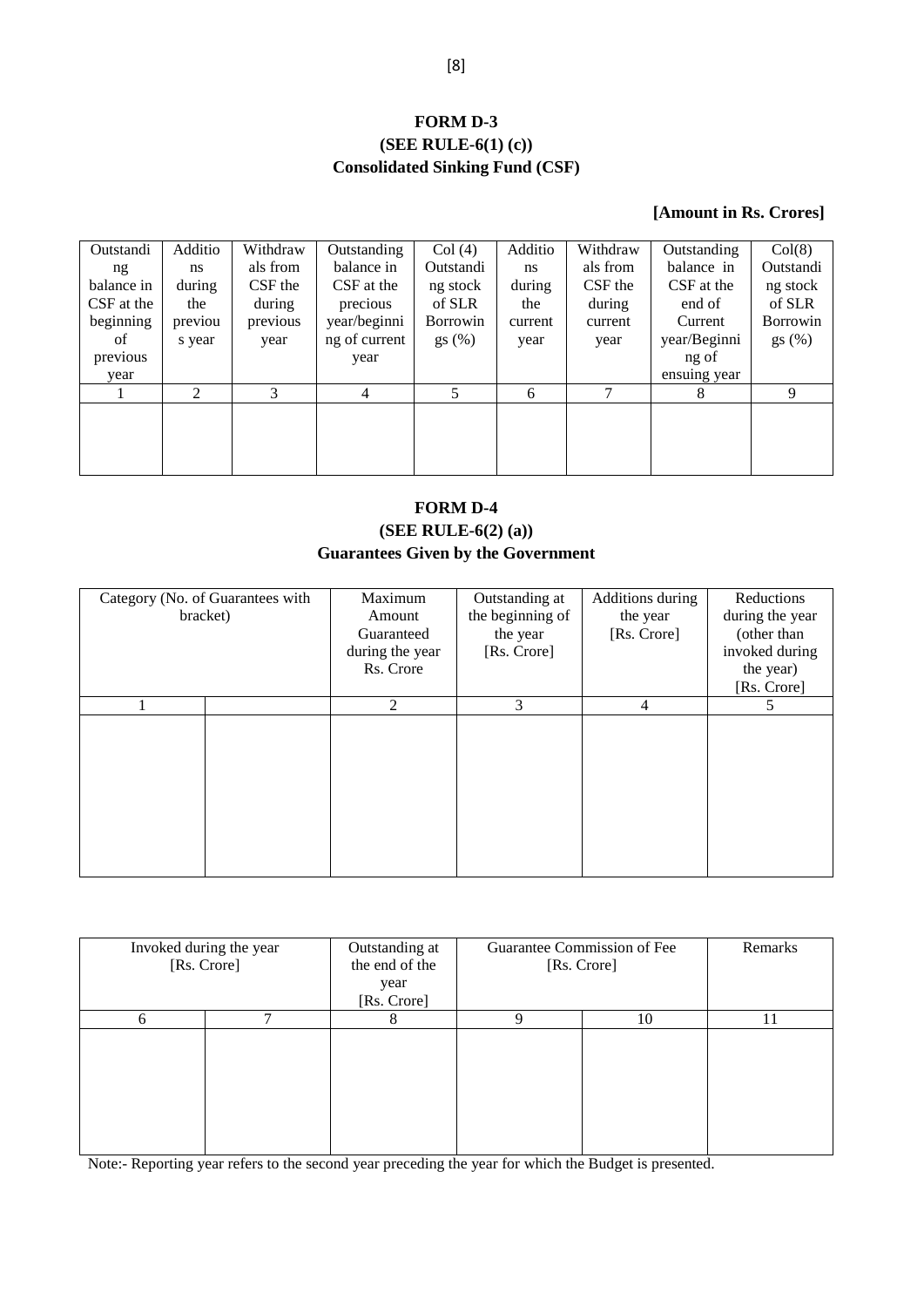## **FORM D-5 (SEE RULE-6(2) (b)) Statement of Assets**

|                                    | Assets at the<br>beginning of the<br>reporting year | Assets acquired<br>during the reporting<br>year | Cumulative total of<br>assets at the end of<br>the reporting year |
|------------------------------------|-----------------------------------------------------|-------------------------------------------------|-------------------------------------------------------------------|
|                                    |                                                     |                                                 |                                                                   |
|                                    | Book Value Rs.[cr]                                  | Book Value Rs.[cr]                              | Book Value Rs.[cr]                                                |
| <b>Financial assets:</b>           |                                                     |                                                 |                                                                   |
| Loans and advances                 |                                                     |                                                 |                                                                   |
| <b>Loans to Local Bodies</b>       |                                                     |                                                 |                                                                   |
| Loans to Companies                 |                                                     |                                                 |                                                                   |
| Loans to others                    |                                                     |                                                 |                                                                   |
| <b>Enquiry Investment</b>          |                                                     |                                                 |                                                                   |
| <b>Shares</b>                      |                                                     |                                                 |                                                                   |
| <b>Bonus</b>                       |                                                     |                                                 |                                                                   |
| Investments in Gol dated           |                                                     |                                                 |                                                                   |
| <b>Securities/Treasuries Bills</b> |                                                     |                                                 |                                                                   |
| Investments in 14-day              |                                                     |                                                 |                                                                   |
| <b>Intermediate Treasury Bills</b> |                                                     |                                                 |                                                                   |
| Other financial Investments        |                                                     |                                                 |                                                                   |
| (please specify)                   |                                                     |                                                 |                                                                   |
|                                    |                                                     |                                                 |                                                                   |
| <b>Total</b>                       |                                                     |                                                 |                                                                   |
|                                    |                                                     |                                                 |                                                                   |
| <b>Physical assets:</b><br>Land    |                                                     |                                                 |                                                                   |
| Building-Office/Residential        |                                                     |                                                 |                                                                   |
| Roads                              |                                                     |                                                 |                                                                   |
| <b>Bridges</b>                     |                                                     |                                                 |                                                                   |
| <b>Irrigation Projects</b>         |                                                     |                                                 |                                                                   |
| <b>Power Projects</b>              |                                                     |                                                 |                                                                   |
| Other capital projects             |                                                     |                                                 |                                                                   |
| Machinery & Equipment              |                                                     |                                                 |                                                                   |
| Office Equipment<br>Vehicles       |                                                     |                                                 |                                                                   |
|                                    |                                                     |                                                 |                                                                   |
| <b>Total</b>                       |                                                     |                                                 |                                                                   |

**Notes:**

- 1. Assets above the threshold value of Rupees two lakh only to be recorded.
- 2. Reporting year refers to the second year preceding the year for which the annual financial statement and demands for grants are presented.
- 3. The Statement in respect of physical assets is to be prepared based on asset register maintained by the Government. The value to be indicated would be book-value, i.e. acquisition cost netted for depreciation/ impairment.
- 4. States that are not in a position to provide information in respect of physical assets may, to begin with, provide information only in respect of financial assets. They may disclose their physical assets within years from the date of publication of the Notification of the Rules in the State Gazette.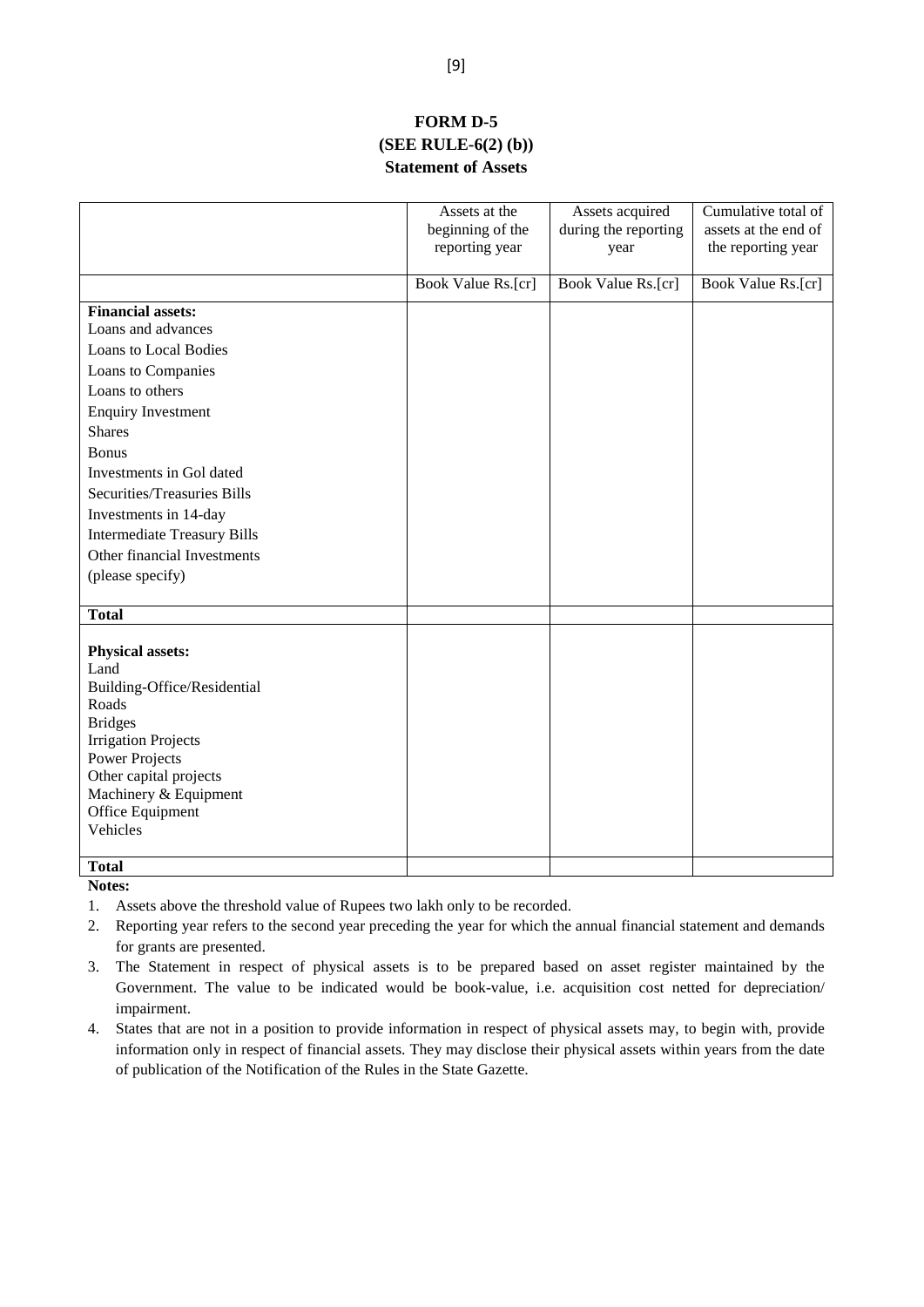# **FORM D-6 (SEE RULE-6(2) (c)) Tax Revenues Raised But Not Realised (Principal Taxes)**

(As at the end of the reporting year)

| Major | Description          |        |                | Amount under disputes |       |       |                |                |        |       |       | Grand |
|-------|----------------------|--------|----------------|-----------------------|-------|-------|----------------|----------------|--------|-------|-------|-------|
| Head  |                      |        |                | (Rs. crore)           |       |       |                |                |        |       |       | Total |
|       |                      | Over1  | Over           | Over                  | Over  | Total | Over           | Over           | Over   | Over  | Total |       |
|       |                      | year   | $\overline{2}$ | 5                     | 10    |       | $\mathbf{1}$   | $\overline{2}$ | 5      | 10    |       |       |
|       |                      | but    | years          | years                 | years |       | year           | years          | years  | years |       |       |
|       |                      | less   | but            | but                   |       |       | but            | but            | but    |       |       |       |
|       |                      | than 2 | less           | less                  |       |       | less           | less           | less   |       |       |       |
|       |                      | years  | than           | than                  |       |       | than           | than           | than   |       |       |       |
|       |                      |        | 5              | 10                    |       |       | $\overline{2}$ | 5              | $10\,$ |       |       |       |
|       |                      |        | years          | years                 |       |       | years          | years          | years  |       |       |       |
|       | <b>Taxes on</b>      |        |                |                       |       |       |                |                |        |       |       |       |
|       | Income &             |        |                |                       |       |       |                |                |        |       |       |       |
|       | <b>Expenditure</b>   |        |                |                       |       |       |                |                |        |       |       |       |
|       | Agriculture          |        |                |                       |       |       |                |                |        |       |       |       |
|       | Income Tax           |        |                |                       |       |       |                |                |        |       |       |       |
|       | Taxes on             |        |                |                       |       |       |                |                |        |       |       |       |
|       | Professions          |        |                |                       |       |       |                |                |        |       |       |       |
|       | Trades,              |        |                |                       |       |       |                |                |        |       |       |       |
|       | Callings and         |        |                |                       |       |       |                |                |        |       |       |       |
|       | employment           |        |                |                       |       |       |                |                |        |       |       |       |
|       | <b>Taxes</b>         |        |                |                       |       |       |                |                |        |       |       |       |
|       | <b>Property</b> and  |        |                |                       |       |       |                |                |        |       |       |       |
|       | capital              |        |                |                       |       |       |                |                |        |       |       |       |
|       | services.            |        |                |                       |       |       |                |                |        |       |       |       |
|       | Land                 |        |                |                       |       |       |                |                |        |       |       |       |
|       | Revenue              |        |                |                       |       |       |                |                |        |       |       |       |
|       | Stamps and           |        |                |                       |       |       |                |                |        |       |       |       |
|       | Registration         |        |                |                       |       |       |                |                |        |       |       |       |
|       | fees                 |        |                |                       |       |       |                |                |        |       |       |       |
|       | Urban                |        |                |                       |       |       |                |                |        |       |       |       |
|       | immovable            |        |                |                       |       |       |                |                |        |       |       |       |
|       | Property tax         |        |                |                       |       |       |                |                |        |       |       |       |
|       | <b>Taxes on</b>      |        |                |                       |       |       |                |                |        |       |       |       |
|       | <b>Commodities</b>   |        |                |                       |       |       |                |                |        |       |       |       |
|       | and Services         |        |                |                       |       |       |                |                |        |       |       |       |
|       | Sales Tax            |        |                |                       |       |       |                |                |        |       |       |       |
|       | <b>Central Sales</b> |        |                |                       |       |       |                |                |        |       |       |       |
|       | Tax                  |        |                |                       |       |       |                |                |        |       |       |       |
|       | Sales Tax on         |        |                |                       |       |       |                |                |        |       |       |       |
|       | Motor Spirit         |        |                |                       |       |       |                |                |        |       |       |       |
|       | and                  |        |                |                       |       |       |                |                |        |       |       |       |
|       | Lubricants           |        |                |                       |       |       |                |                |        |       |       |       |
|       | Surcharge on         |        |                |                       |       |       |                |                |        |       |       |       |
|       | Sales Tax            |        |                |                       |       |       |                |                |        |       |       |       |
|       | <b>State Excise</b>  |        |                |                       |       |       |                |                |        |       |       |       |
|       | Taxes on             |        |                |                       |       |       |                |                |        |       |       |       |
|       | Vehicle              |        |                |                       |       |       |                |                |        |       |       |       |
|       | <b>Other Taxes</b>   |        |                |                       |       |       |                |                |        |       |       |       |
|       |                      |        |                |                       |       |       |                |                |        |       |       |       |
|       | <b>TOTAL</b>         |        |                |                       |       |       |                |                |        |       |       |       |

Note – Reporting year refers to the second year proceeding the year for which the annual financial statement and demands for grants are presented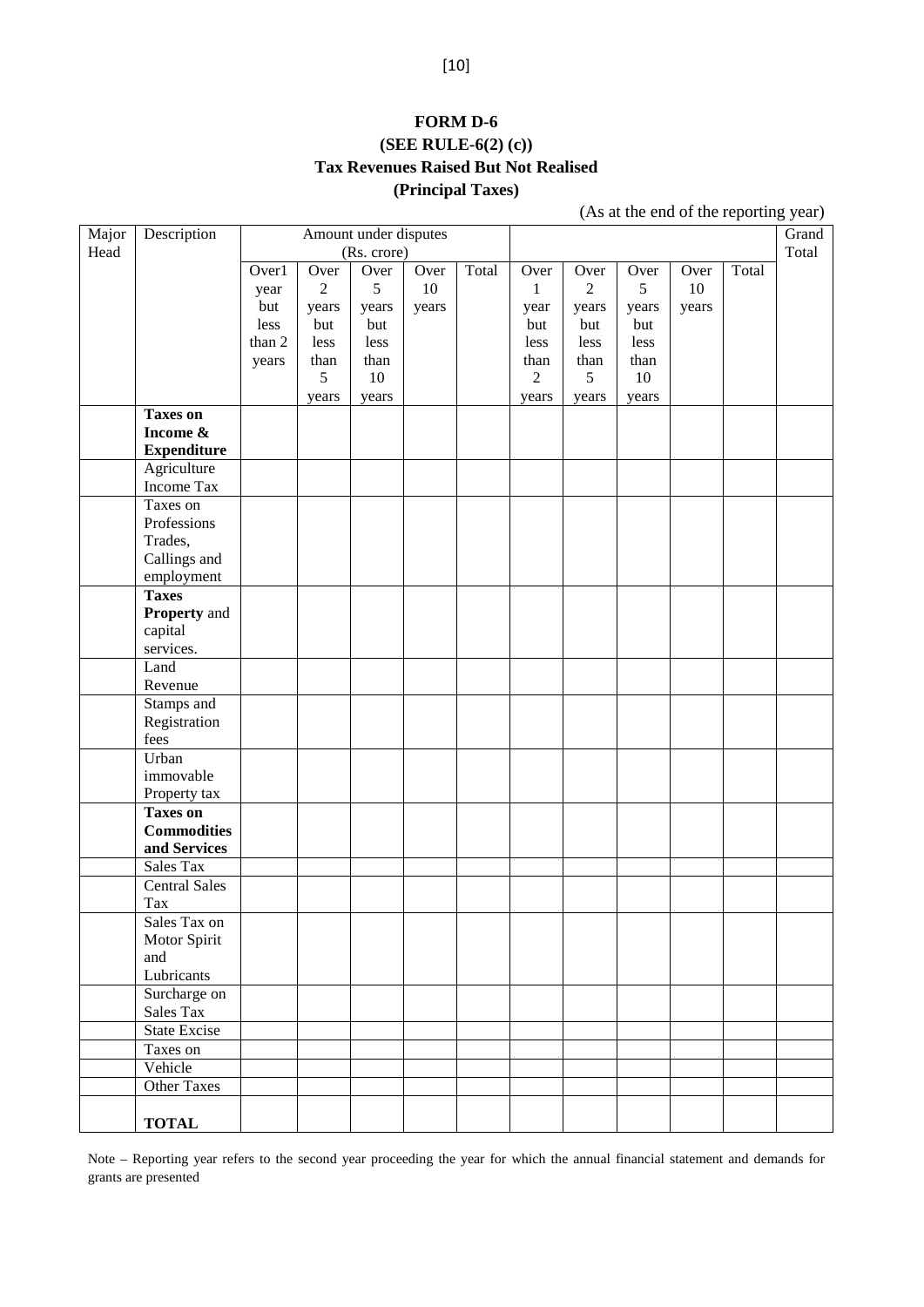# **FORM D-7**

# **(SEE RULE-6(2) (d)) Statement of Miscellaneous Liabilities: Outstanding**

### **[Rs. in Crore]**

|                                                              | <b>Outstanding Amount \$</b> |
|--------------------------------------------------------------|------------------------------|
| Major Works and Contracts                                    |                              |
| Committed liabilities in respect of land acquisition charges |                              |
| Claims in respect of unpaid bills on works and supplies      |                              |

\$ The outstanding amount pertains to the end-March position for the year before the current year.

# **FORM D-8**

# **(SEE RULE-6(2) (e))**

Statement of number of employees in Government, Public Sector and Aided Institutions and related salaries (Separate sheets for each department to be prepared)

Demand/Grant No:

Name of Govt. Department

| Heads of Account (Major, Sub-Major, |                                         | Number of                   | Number of posts filled |                | Fund required |         |
|-------------------------------------|-----------------------------------------|-----------------------------|------------------------|----------------|---------------|---------|
| Minor)                              |                                         | sanctioned posts            | up as on               |                |               |         |
|                                     |                                         | as on 1 <sup>ST</sup> April | $1st$ April of         | $1st$ April of | Actual of     | RE of   |
|                                     |                                         | of current year             | previous               | current        | Previous      | Current |
|                                     |                                         | (after right-               | year                   | year           |               | year    |
|                                     |                                         | sizing)                     |                        |                |               |         |
|                                     | A. Govt. of Employees (for each head of |                             |                        |                |               |         |
|                                     | account).                               |                             |                        |                |               |         |
| 1.                                  | Regular (for each grade in separate     |                             |                        |                |               |         |
|                                     | lines)                                  |                             |                        |                |               |         |
| 2.                                  | Officiating (for each grade in separate |                             |                        |                |               |         |
|                                     | lines)                                  |                             |                        |                |               |         |
| 3.                                  | Adhoc (for each grade in separate       |                             |                        |                |               |         |
|                                     | lines)                                  |                             |                        |                |               |         |
| 4.                                  | Employees charged to work               |                             |                        |                |               |         |
| <b>B.</b>                           | Approved employees in PSUs under        |                             |                        |                |               |         |
|                                     | the administrative control of the       |                             |                        |                |               |         |
|                                     | department (for each concerned head     |                             |                        |                |               |         |
|                                     | of account)                             |                             |                        |                |               |         |
| 1.                                  | Name of PSUs (for each grade in         |                             |                        |                |               |         |
|                                     | separate line)                          |                             |                        |                |               |         |
| C.                                  | Approved staff in Aided                 |                             |                        |                |               |         |
|                                     |                                         |                             |                        |                |               |         |
|                                     | Institutions under the administrative   |                             |                        |                |               |         |
|                                     | control of department (for each         |                             |                        |                |               |         |
|                                     | concerned head of account).             |                             |                        |                |               |         |
|                                     |                                         |                             |                        |                |               |         |
| 1.                                  | Name of Aided Institutions (for each    |                             |                        |                |               |         |
|                                     | grade in separate lines).               |                             |                        |                |               |         |
|                                     |                                         |                             |                        |                |               |         |